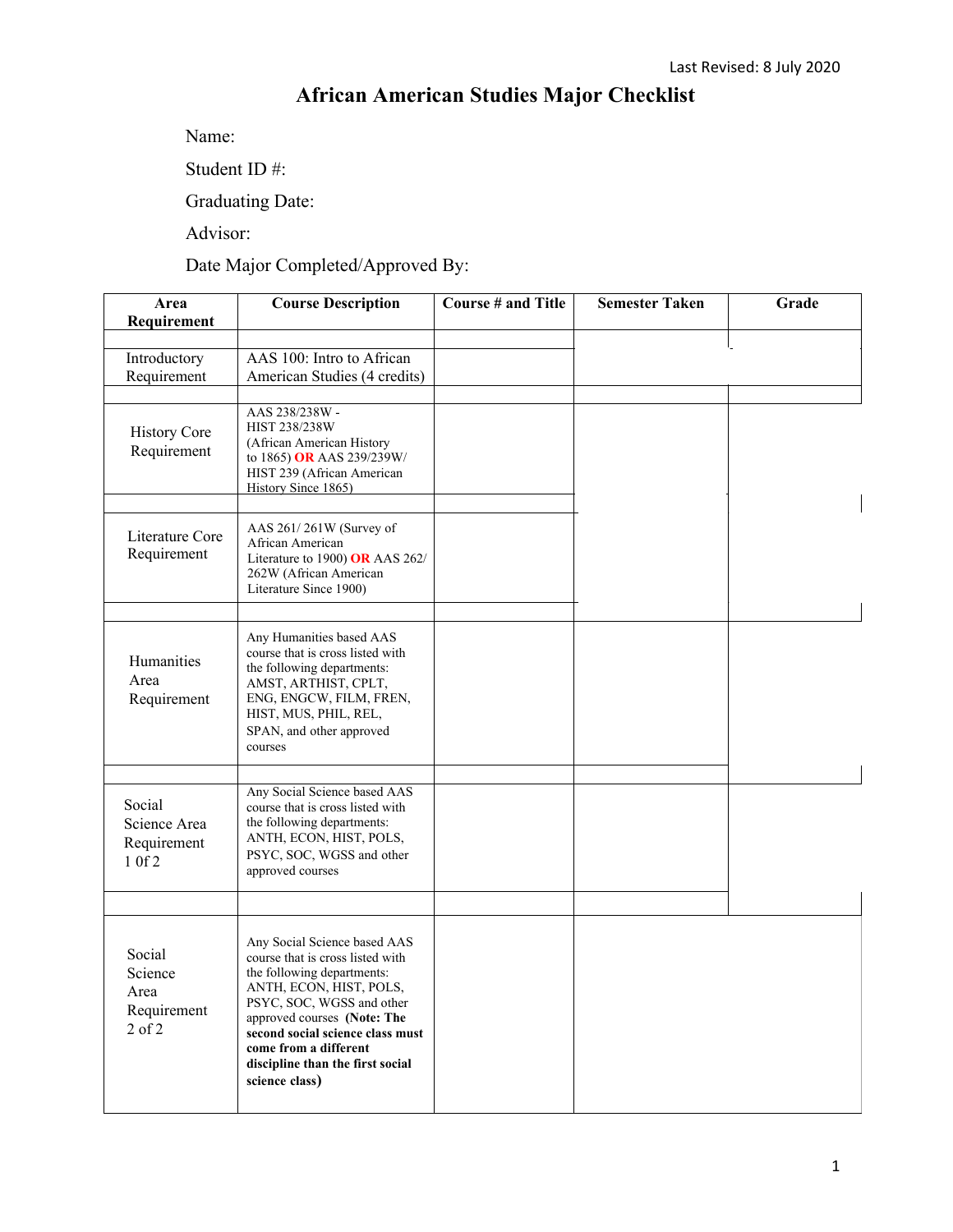| Area                                             | <b>Course Description</b>                                                                                                                                                                                                            | <b>Course # and Title</b> | <b>Semester Taken</b> | Grade |
|--------------------------------------------------|--------------------------------------------------------------------------------------------------------------------------------------------------------------------------------------------------------------------------------------|---------------------------|-----------------------|-------|
| Requirement                                      |                                                                                                                                                                                                                                      |                           |                       |       |
| Africa or<br>Diaspora Area<br>Requirement        | Any other AAS course in which<br>students study people of African<br>descent outside of the United<br>States and is listed or cross listed<br>with the following programs or<br>departments: AFS, LACS and<br>other approved courses |                           |                       |       |
| Civil and<br>Human Rights<br>Area<br>Requirement | AAS 267/267W, 387RW,<br>388, 410, 410W, 412, /412W,<br>481/481W and other<br>approved courses                                                                                                                                        |                           |                       |       |
| Elective 1                                       | Any other course that<br>originates in or is cross<br>listed with AAS                                                                                                                                                                |                           |                       |       |
| Elective 2                                       | Any other course that<br>originates in or is cross<br>listed with AAS                                                                                                                                                                |                           |                       |       |
| Elective 3                                       | Any other course that<br>originates in or is cross<br>listed with AAS                                                                                                                                                                |                           |                       |       |
| Required<br>Capstone<br>Course                   | AAS 490: Senior Seminar - To<br>be taken during the Spring<br>Semester of Senior Year                                                                                                                                                |                           |                       |       |

## **Student Awards / Honors Received**

**Additional Advising Comments**